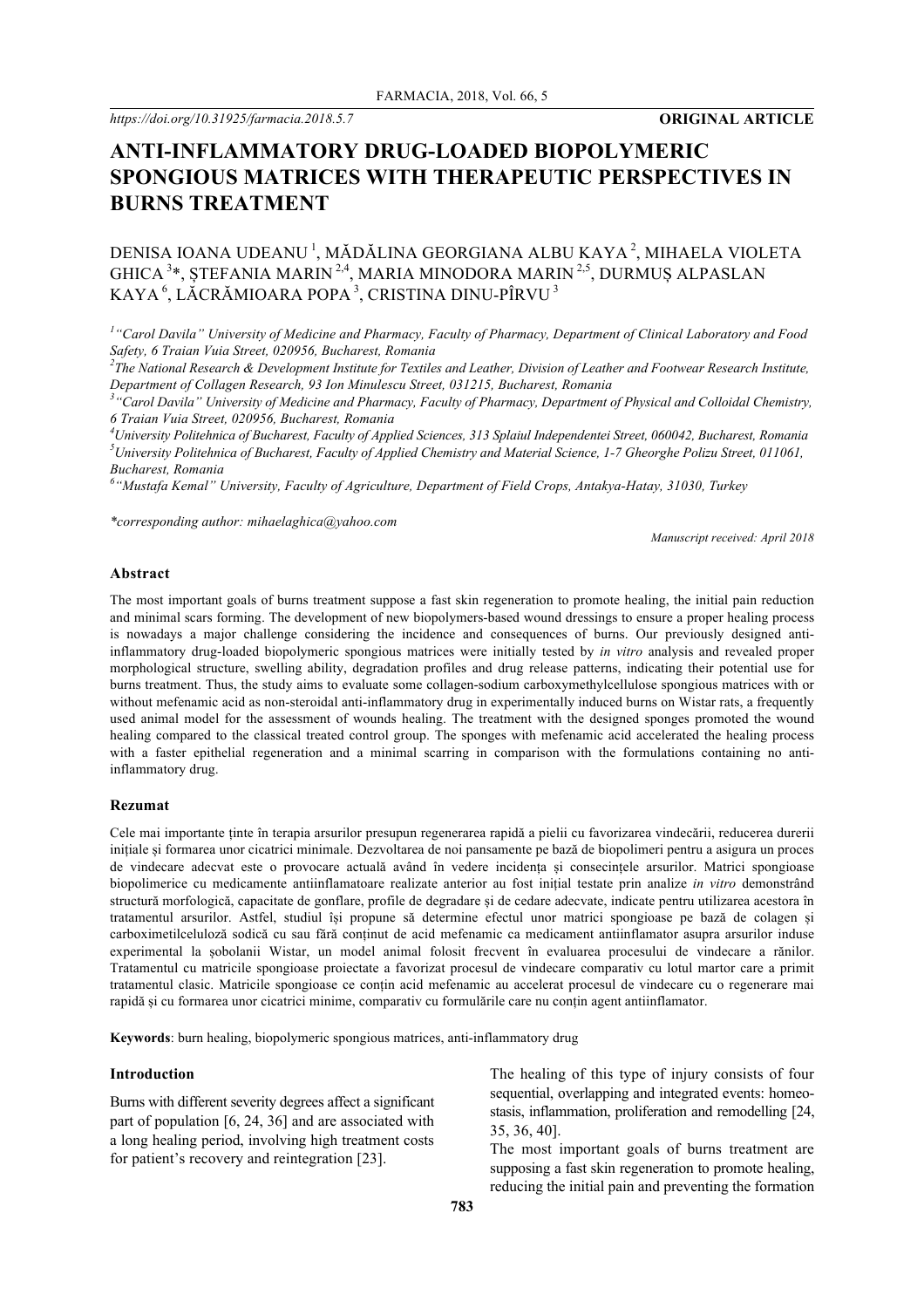of thick layer scars [36]. Classic burn therapy is insufficient in achieving these goals. The development of new biopolymers-based wound dressings for promoting a proper healing process is nowadays a target and a major challenge considering the incidence and secondary effects of burns [24].

Among these biopolymers, an increased interest is given to collagen, a good candidate in the wound management due to its unique biological characteristics: excellent biocompatibility, haemostasis, biodegradability, low antigenicity, promoting cell attachment and proliferation [8, 22, 25, 38, 39].

Collagen can be used in various forms [36], the spongious matrices or sponges obtained by lyophilisation of collagen solutions/gels being widely used as wound dressings [20] due to their proven capacity in different aetiology lesions healing [11, 13, 14, 16].

To overcome the drawbacks related to the poor mechanical strength and low resistance to enzymatic biodegradation of the un-denatured collagen, either crosslinking agents such as glutaraldehyde [11, 19, 31] or co-blending with other biopolymers for stabilizing the spongious matrices are used [31, 41].

Sodium carboxymethyl cellulose (NaCMC) is a semisynthetic non-ionic cellulose ether derivative with many applications in pharmaceutical and cosmetic formulations due its intrinsic properties: biocompatibility, biodegradability, bioadhesivity, non-toxicity, high swelling degree, gelation ability, low manufacturing cost and high drug loading capacity [4, 5, 7, 12, 28, 29, 32]. Moreover, NaCMC used as wound dressings showed a significant potential in improving lesion healing and maintaining a moist environment [7, 29, 32, 37].

To improve the burn healing process, the biopolymerbased wound dressings are loaded with non-steroidal anti-inflammatory drugs (NSAIDs), avoiding in this way further inappropriate cicatrizing process determined by the elevated post-traumatic inflammation [11, 27]. Topical NSAIDs, used to inhibit the associated pain and the enhancement of inflammation occurred in the first hours of a burned wound, represent a reliable alternative to the systemic administration that does not reach the affected tissue in an effective and sufficient drug concentration, has a high toxicity at gastro-duodenal level and secondary renal and hepatic effects [3, 9, 10, 21].

Mefenamic acid (MA), a non-steroidal anti-inflammatory drug (2-[(2,3-dimethylphenyl)amino]benzoic acid), belongs to Biopharmaceutics Classification System class II (low solubility and high permeability) [26, 34]. MA, available on market in different forms as tablets, capsules, suspensions, is used to reduce pain and the first phase of post-traumatic inflammation by inhibition of cyclooxygenase-2 and prostaglandin synthesis [2, 33, 34], proving also its efficiency in various topical designed formulations [17, 18]. Due to its short elimination half-life (2 hours) [34] and

side effects specific to the NSAIDs, using the MA for the topical route of administration is a viable option. Initial screening for a potential therapeutic use in burn healing of some collagen-NaCMC spongious matrices with or without mefenamic acid was previously determined by *in vitro* tests [30]. Thus, the biopolymeric spongious matrices were investigated by optical microscopy, FT-IR spectroscopy, water absorption, enzymatic degradation and drug release kinetics analysis. FT-IR analysis indicates that collagen macromolecule preserves the triple helix structure, while optical images indicate a structure specific to collagen with interconnected pores. The matrices showed adequate degradation profiles as well as good swelling capacity, facilitating the penetration of the absorption medium into the porous structure, and consequently the drug diffusion through the gel network. The kinetic patterns recorded an initial fast drug release that reduces the inflammation and pain associated to a burn wound, followed by a progressive and sustained release securing the protective anti-inflammatory and analgesic effect for a longer period of time. These physicochemical, biopharmaceutical and biological properties of the designed formulations indicate the possibility of their use in burn treatment [30].

Testing the designed formulations on animal model like Wistar rats is critically important and frequently used in preclinical *in vivo* studies for the evaluation of the pharmacologic effect and the advancement in burn injury therapy due to the reticence on testing directly on human subjects [24].

Thus, the aim of this study was to test the therapeutic potential in burn healing and identify any possible major side effect induced by the treatment with the designed biopolymeric spongious matrices from our previous researches on experimentally induced burns to Wistar rats.

## **Materials and Methods**

*Preparation of biopolymeric spongious matrices* The biopolymeric spongious matrices were obtained as previously described [30]. Briefly, type I fibrillar collagen gel (COLL) was extracted from calf hide using the technology developed at The National Research & Development Institute for Textiles and Leather, Division of Leather and Footwear Research Institute, Department of Collagen Research, Bucharest, Romania [1]. Carboxymethylcellulose (NaCMC) was supplied from Fluka, glutaraldehyde (GA) from Merck and mefenamic acid (MA) from MP Biomedicals. The collagen gel and NaCMC gel with a final concentration of 1%, and of 2% respectively, were mixed in different ratios, as shown in Table I. For the drug-loaded hydrogels, the MA concentration was 0.5%. All hydrogels were cross-linked with glutaraldehyde for 24 hours at 4°C.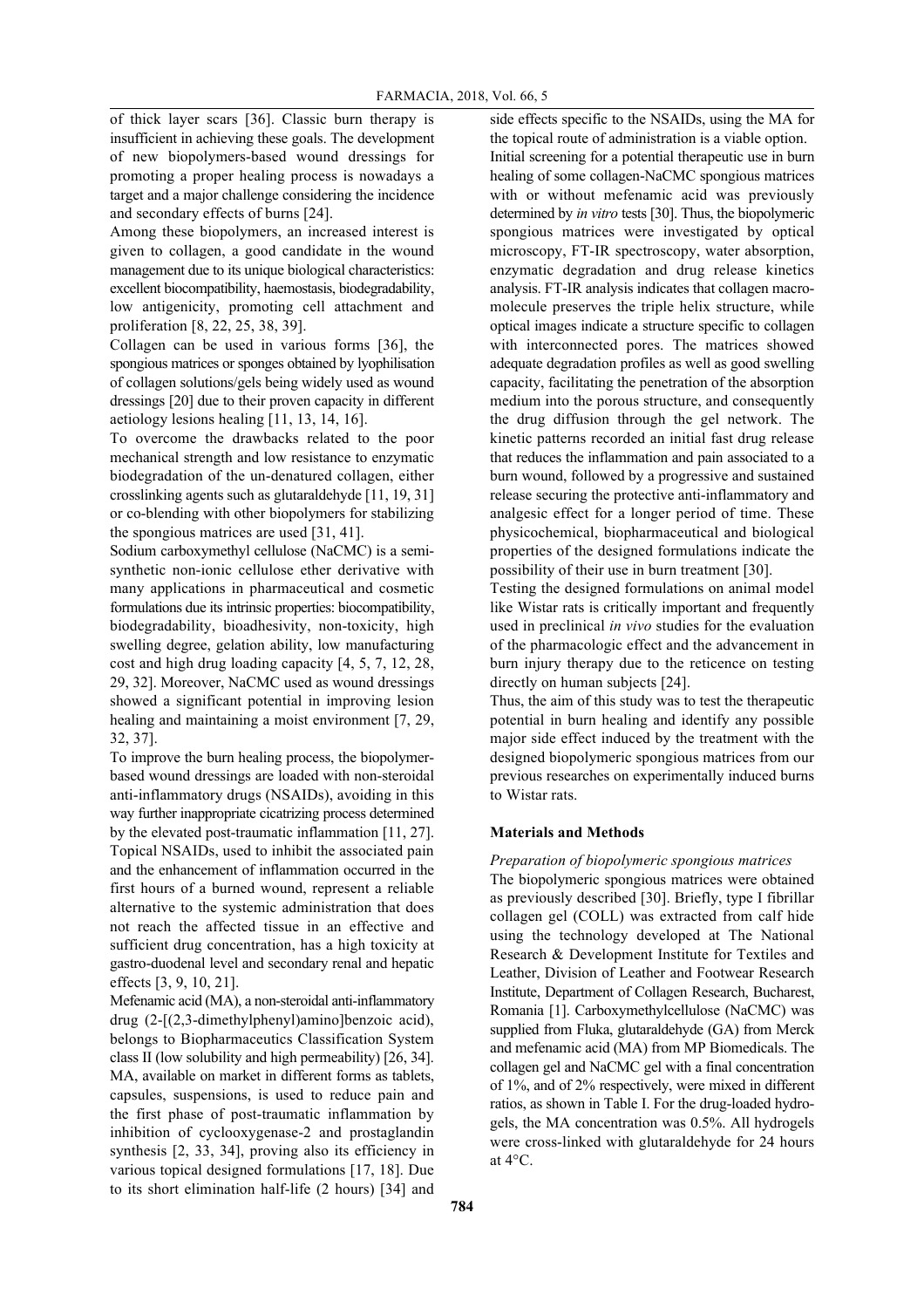| <b>Hydrogels composition</b> | CC1    | CC2                      | CC3                      | CC4                      | CCM <sub>5</sub>         | CCM <sub>6</sub> | <b>CCM7</b> | CCM8 |
|------------------------------|--------|--------------------------|--------------------------|--------------------------|--------------------------|------------------|-------------|------|
| $COLL$ $(\%)$                | ,00    | 85                       | 70                       |                          | 100                      | 85               | 70          |      |
| NaCMC $(%)$                  |        |                          | 30                       | 45                       | $\overline{\phantom{0}}$ |                  | 30          | 45   |
| MA (%)                       |        | $\overline{\phantom{0}}$ | $\overline{\phantom{0}}$ | $\overline{\phantom{0}}$ | 0.5                      | 0.5              | 0.5         | 0.5  |
| GA(%)                        | 0.0025 |                          |                          |                          |                          |                  |             |      |

Composition of biopolymeric hydrogels

**Table I**

The spongious matrices were than obtained by lyophilization (Delta 2-24 LSC Martin Christ lyophilizer) of corresponding hydrogels and coded as CC1 - CC4 (samples with no-anti-inflammatory drug) and CCM5 - CCM8 (samples loaded with mefenamic acid).

*Animal model of experimentally induced burn wound* The experiment was performed on 50 Wistar rats weighing  $180 \pm 10$  g purchased from the Animal Biobase of the "Carol Davila" University of Medicine and Pharmacy, Bucharest, Romania.

All animals used in the study were kept in standard laboratory conditions, were fed twice a day and received water *ad libitum.* The experiment was performed in compliance with the European Communities Council Directive 2010/63/UE and Law No. 43 of the Romanian Parliament from 11 April 2014.

The animals were distributed in 9 groups of 5 individuals each as it follows: Group 1 – Control (not-treated), Group  $2 - CC1$ , Group  $3 - CC2$ , Group  $4 - CC3$ ,

Group  $5 - CC4$ , Group  $6 - CCM5$ , Group  $7 - CCM6$ , Group  $8 - CCM7$ , Group  $9 - CCM8$ .

The animals were anesthetized with ether ethylic and the hair was removed from the dorsal area. The experimental wound was induced using a special metallic device of 1 cm diameter. The device was heated in boiling physiological serum and applied on the shaved dorsal area for 15 seconds. The severe burns measuring 1 cm diameter were sterilized and the biopolymeric spongious matrices were applied and fixed with a silk plaster. A control group was used in this study and the wounds were covered with sterile cotton dressing usually used for burns.

The surface morphology of the wounds was recorded using a digital camera (Olympus SP-590UZ) in the absence of biopolymeric sponges and the wound diameter was measured for 20 days.

The re-epithelialization process was calculated according to the size profile of wound according to the following equation (eq. 1):

Re-epithelization 
$$
\% = \frac{(Wound size at t = 0) - (Wound size at t)}{Wound size at t = 0}
$$
 x 100 (1)

where the wound size was an average measurement from the longest and shortest dimensions of the affected area [11, 32, 39].

Any aspects of inflammation or infection of the wounds, as well as any modification on the animal health status were also monitored. In the last day of the monitoring, the animals were ethyl-ether anesthetized and slaughtered. The blood was collected in  $K_3EDTA$ anticoagulant vacutainers for haematological tests to evaluate any possible general inflammation or anaemia as secondary effects induced by the treatment. A supplementary negative control group  $(n = 5)$  with no experimentally induced burn or treatment and monitored for 20 days was used for the comparison of the haematological data.

The blood analyses were performed using Abacus Junior haematological equipment. The specific reagents were purchased from Diatron Company.

## *Statistical analyses*

Statistical analyses were performed using the GraphPad Prism 7 software. All data were expressed in mean and standard deviations (SD). Normal distribution was calculated using Kolmogorov-Smirnov test. The experimental data were evaluated using the student *t*-test and analyses of variance followed by Dunnett's multiple comparison test. The results were considered significant at  $p < 0.05$ , high significant at  $p < 0.01$  and not significant at  $p > 0.05$ .

## **Results and Discussion**

The experimentally induced burns to Wistar rats treated with new developed biopolymeric spongious matrices, previously *in vitro* tested [30] and with composition shown in Table I, were monitored for 20 days. The sponges were applied after inducing the burns and the healing process was compared to the control group which was classically treated with sterile cotton pad. The wound was considered healed after the crust of the lesion fell off.

The wound diameter evolution after the treatment with biopolymeric spongious matrices is presented in Table II. The macroscopic aspect of the wounds evolution is presented in Figure 1. The wounds healing process is presented in Figure 2.

Initially, the wounds were characterized by a white eschar and the skin layers, epidermis and dermis, were affected. A hyperaemic area appeared in the periphery and during the next hours it extended to a fully hyperaemic lesion due to erythrocyte extravasation and the post-traumatic inflammation. This initial phase of the burn injury comprises several homeostatic processes which are activated like platelets aggregations, immune defence and blood clotting. The biopolymeric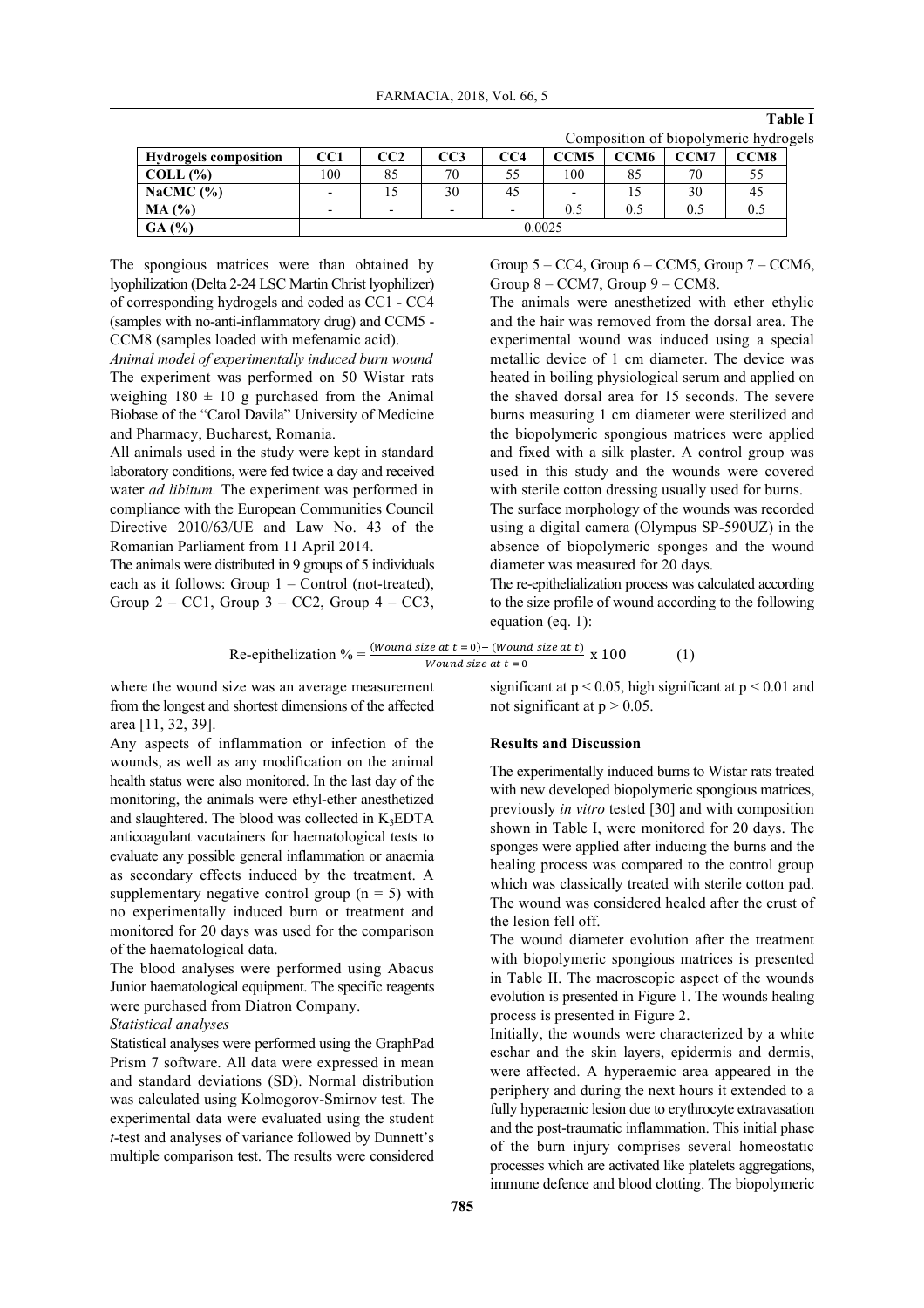sponges applied in the initial homeostasis phase of the burns decreased the local damage in the treated group by supplying a scaffold-*like* matrix for the migration of the cells belonging to the first line defence barrier like fibroblast, keratinocytes, leukocytes and endothelial cells and by promoting the secretion of growth factors [24].

The initial homeostatic phase is generally followed by an inflammatory phase for 1 - 3 days characterized by an increased level of pro-inflammatory cytokines which stimulates neutrophils migration and the transformation of the monocytes into activated macrophages. Strong inflammatory signals in the local affected area could interfere with remodelling tissue process delaying the skin regenerations and promoting the formation of thick scars by increasing the secretion of extracellular matrix [15]. Short term use of nonsteroidal anti-inflammatory drugs like MA applied in topical formulations proved to be efficient in generation of normal skin with minimal scarring [11, 27].

#### **Table II**

Wound diameter (mm) evolution after treatment with biopolymeric spongious matrices in experimentally induced burn to Wistar rats

| Day | Control        | CC <sub>1</sub>                | CC2                                 | CC3                          | CC4                                     | CCM <sub>5</sub>         | CCM <sub>6</sub>               | CCM7                                | CCM8                     | <b>ANOVA</b>  |
|-----|----------------|--------------------------------|-------------------------------------|------------------------------|-----------------------------------------|--------------------------|--------------------------------|-------------------------------------|--------------------------|---------------|
|     | $Mean \pm SD$  | $Mean \pm SD$                  | $Mean \pm SD$                       | Mean $\pm$ SD                | Mean $\pm$ SD                           | $Mean \pm SD$            | $Mean \pm SD$                  | $Mean \pm SD$                       | $Mean \pm SD$            | p             |
|     | $10 \pm 0.0$   | $10 \pm 0.0$                   | $10 \pm 0.0$                        | $10 \pm 0.0$                 | $10 \pm 0.0$                            | $10 \pm 0.0$             | $10 \pm 0.0$                   | $10 \pm 0.0$                        | $10 \pm 0.0$             |               |
| 3   | $11 \pm 0.55$  | $10 \pm 0.45$                  | $10 \pm 0.45$                       | $10 \pm 0.45$                | $10 \pm 0.45$                           | $10 \pm 0.45$            | $10 \pm 0.45$                  | $10 \pm 0.45$                       | $10 \pm 0.0$             | 0.7331        |
|     | $9.8 \pm 0.45$ | $8.8 \pm 0.84$                 | $9.6 \pm 0.55$                      | $9.4 \pm 0.55$               | $8.8 \pm 0.84$                          | $8.6^* \pm 0.55$         | $7.6***$<br>$\pm 0.55$         | $8.6^* \pm 0.55$                    | $8.4***$<br>$\pm 0.55$   | ${}< 0.0001$  |
|     | $9.2 \pm 0.45$ | $7.4^{**}$ ± 0.55   $7.4^{**}$ | $t \pm 0.55$ 7.4**                  |                              | $\pm 0.55$ 6.8 <sup>**</sup> $\pm 0.45$ | $7.6^{**}$<br>$\pm 0.55$ | $7.4***$<br>$\pm 0.55$         | $6.6$ <sup>**</sup><br>$\pm 0.89$   | $6.0^{**}$<br>$\pm 0.71$ | ${}_{0.0001}$ |
| 10  | $8.4 \pm 0.89$ | $7.2^{\degree} \pm 0.45$       | $\pm 0.55$ 6.8 <sup>**</sup><br>6.4 | $\pm 0.45$ 6.0 <sup>**</sup> | $\pm 0.71$                              | $7.0^*$<br>$\pm 0.0$     | $6.4$ <sup>**</sup> $\pm 0.55$ | $\overline{6.2}^{**}$<br>$\pm 0.84$ | $5.6^{**}$<br>$\pm 0.89$ | ${}_{0.0001}$ |
| 12  | $7 \pm 0.5$    | $6 \pm 0.8$                    | $6 \pm 2$                           | $6 \pm 0.7$                  | $5 \pm 0.5$                             | $6 \pm 0.8$              | $6 \pm 1$                      | $5 \pm 2$                           | $4^{**} \pm 3$           | 0.0079        |
| 14  | $5.8 \pm 0.45$ | $5.4 \pm 0.55$                 | $4.2 \pm 2.4$                       | $5.0 \pm 0.71$               | $3.6 \pm 2.5$                           | $5.0 \pm 1.2$            | $4.4 \pm 0.55$                 | $3.8 \pm 1.6$                       | $1.6^{**} \pm 2.6$       | 0.0135        |
| 17  | $4.2 \pm 2.5$  | $4.0 \pm 1.2$                  | $3.6 \pm 2.1$                       | $3.2 \pm 1.5$                | $3.0 \pm 2.7$                           | $3.2 \pm 2.0$            | $3.2 \pm 2.2$                  | $2.8 \pm 2.6$                       | $1.0 \pm 2.2$            | 0.5236        |
| 20  | $3 \pm 2.7$    | $2.2 \pm 2.5$                  | $\pm 1.4$                           | $1 \pm 1.4$                  | $1.6 \pm 2.2$                           | $.2 \pm 1.6$             | $0.4 \pm 0.89$                 | $1.4 \pm 1.9$                       | $0\pm 0$                 | 0.3129        |

Statistical significance calculated using Dunnett's Multiple Comparison Test (*vs*. Control):  $*(p < 0.05)$ ,  $*(p < 0.01)$ ,  $** (p < 0.001)$ .



The evolution of the wound healing after the treatment with biopolymeric spongious matrices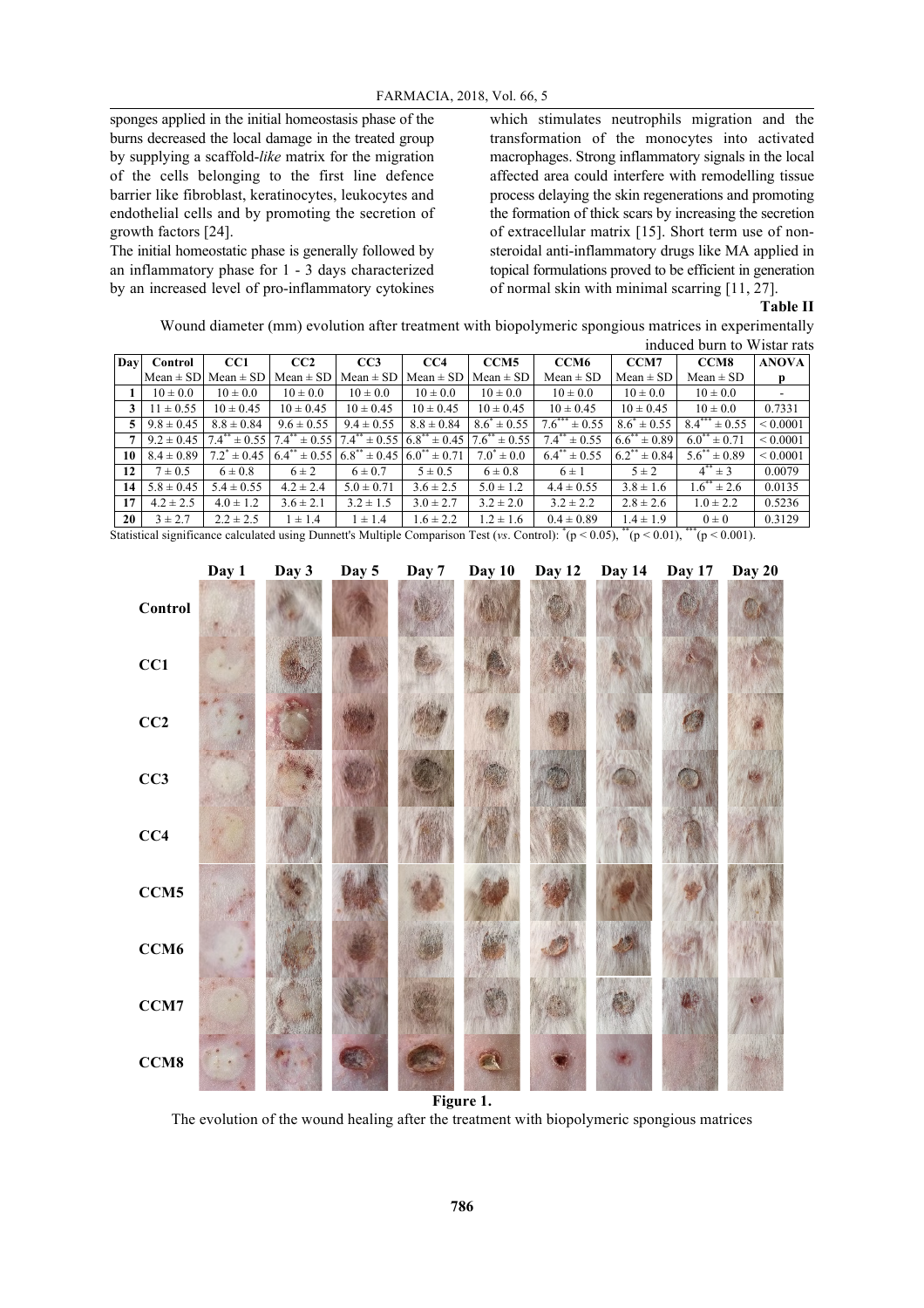

The wound healing process (%) after the treatment with biopolymeric spongious matrices

After 3 days, a slight inflammatory post traumatic effect was noticed in case of the control group reflected by an increased wound diameter in comparison with all treated groups (Table II, Figure 2). Following the next days, the re-epithelization process was accelerated in treated groups and was associated with decreasing wound diameters in these groups comparing to control.

In day 5, the healing process was significant ( $p < 0.001$ ) in case of the CCM6 followed by CCM8 with a decrease of wound diameter by 34% and 26% comparing to control group (Figure 2, Table II). In all cases, the addition of the anti-inflammatory drug in the biopolymeric spongious matrices formulations (CCM groups) improved the wound healing in comparison with the respective sponges control groups (CC) after 5 days (CC1 *vs*. CCM5, CC2 *vs*. CCM6, CC3 *vs*. CCM7, CC4 *vs*. CCM8).

The treatment with wound dressings containing or not the mefenamic acid demonstrated a significant  $(p < 0.05)$  decrease of the lesion diameters in days 7 and 10 compared to control group. Moreover, the biopolymeric spongious matrices without anti-inflammatory agent also proved to be more efficient in comparison with the control group due to the known capacity of healing and regeneration of both collagen and NaCMC. The epithelial tissue remodelling phase associated with the complete healing process in all animals of the group was noticed after 17 days for the treatment with CCM8 sponge (Figure 1, Table II, Figure 2) followed by CCM6 group after 20 days. In case of the other treated groups (CC1, CC2, CC3, CC4, CCM5, CCM7), the results were similar ( $p > 0.05$ ) when comparing to each other with a slight delay of healing in case of CC1 group. The less visible scars generally correlated with an optimal tissue remodelling process were noticed in case of CCM8 and CCM6 treatment groups. The control group showed the slowest and uncompleted healing process sustained by the presence of the thick layer scars in all animal injuries (Figure 1).

The haematological analysis of some blood parameters after the treatment with biopolymeric spongious matrices was performed for determining possible systemic effects of the treatment with these new developed wound dressings (Tables III and IV). Post traumatic secondary effects commonly developed after burn injuries are secondary infections or anaemia.

The classical haematological parameters usually used to detect the presence of anaemia are red blood cell (RBC), haemoglobin (HGB), haematocrit (HCT), mean cell volume (MCV), mean cell haemoglobin (MCH), mean cell haemoglobin concentration (MCHC), red blood cell distribution width (RDW).

No significant variation of the haematological parameters correlated with anaemia or other erythrocyte pathologies were observed after the experimentally induced burns treatment with biopolymeric spongious matrices compared to negative control.

The leucocyte formula (white blood cells count – WBC, lymphocytes  $\%$  – Ly, monocytes  $\%$  – Mi, granulocytes  $% - Gr$ ) is an usual blood analysis for detecting the possible secondary infection or inflammation induced by the treatment. The wound dressings containing or not the mefenamic acid induced no significant changes within the leucocyte formula.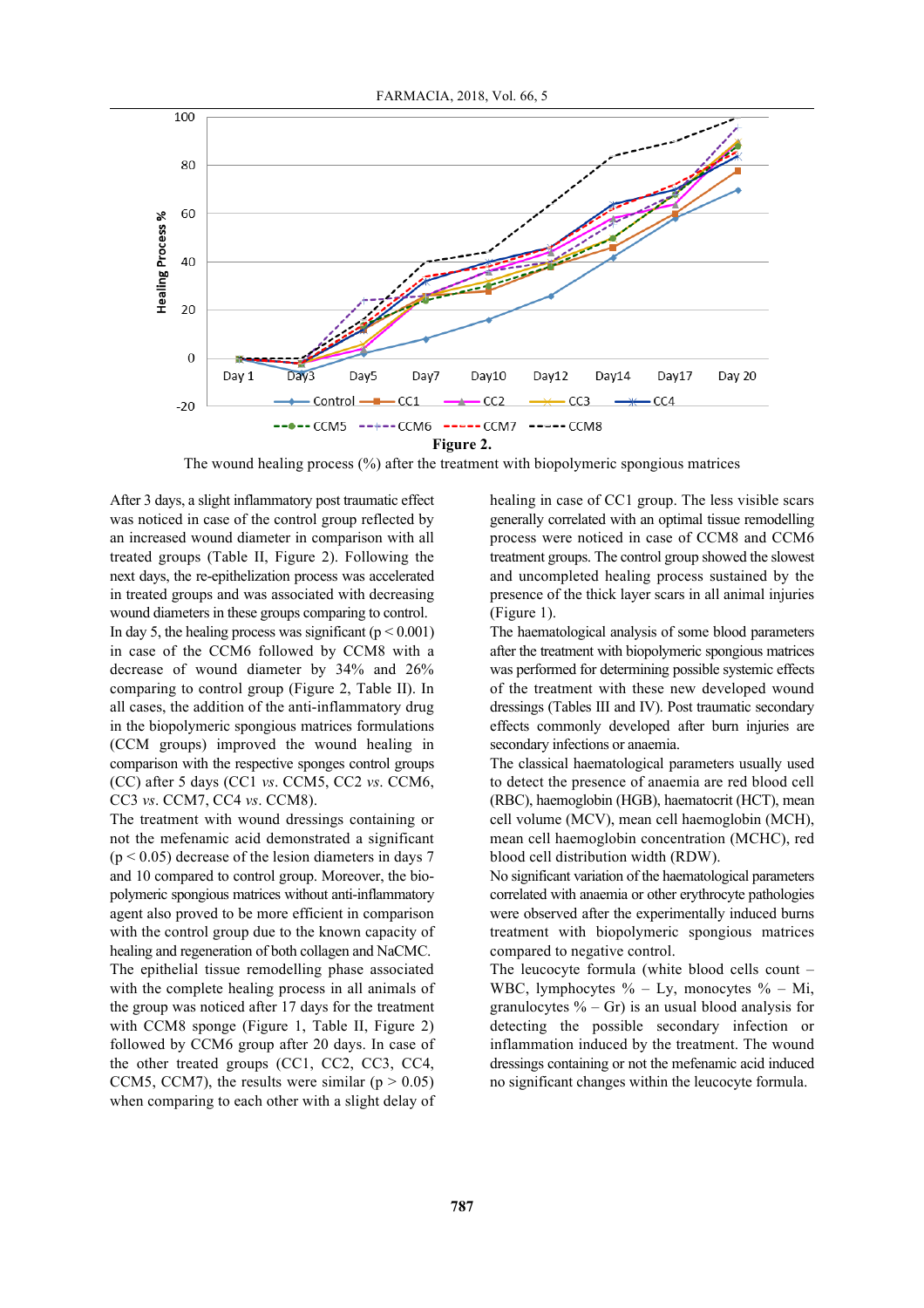## **Table III**

|                 | but to which take and treated with proporyment spongrous matrices |                  |                  |                  |                  |                  |                  |
|-----------------|-------------------------------------------------------------------|------------------|------------------|------------------|------------------|------------------|------------------|
|                 | RBC (x $10^6/\mu L$ )                                             | HGB (g/dL)       | HCT (%)          | MCV(f)           | $MCH$ (pg/cell)  | MCHC (g/dL)      | <b>RDW</b>       |
|                 | $Mean \pm SD$                                                     | $Mean \pm SD$    | $Mean \pm SD$    | $Mean \pm SD$    | $Mean \pm SD$    | $Mean \pm SD$    | $Mean \pm SD$    |
| <b>Control</b>  | $8.22 \pm 0.4$                                                    | $15.0 \pm 0.2$   | $41.65 \pm 1.31$ | $50.75 \pm 1.89$ | $18.28 \pm 1.17$ | $35.98 \pm 1.35$ | $18.25 \pm 0.47$ |
| <b>CC1</b>      | $7.45 \pm 0.25$                                                   | $14.57 \pm 0.59$ | $37.94 \pm 0.67$ | $51.00 \pm 1.73$ | $19.60 \pm 0.53$ | $38.73 \pm 1.42$ | $18.00 \pm 0.40$ |
| CC2             | $8.19 \pm 0.29$                                                   | $15.80 \pm 0.90$ | $39.00 \pm 2.07$ | $47.67 \pm 0.58$ | $19.23 \pm 0.47$ | $40.47 \pm 0.32$ | $18.00 \pm 0.69$ |
| CC3             | $8.17 \pm 0.12$                                                   | $15.70 \pm 0.30$ | $38.52 \pm 0.88$ | $47.00 \pm 1.00$ | $19.13 \pm 0.42$ | $40.57 \pm 0.50$ | $18.50 \pm 1.37$ |
| CC4             | $8.34 \pm 0.21$                                                   | $16.10 \pm 0.17$ | $39.33 \pm 0.38$ | $47.00 \pm 1.00$ | $19.30 \pm 0.26$ | $40.87 \pm 0.21$ | $17.77 \pm 0.70$ |
| CCM5            | $7.69 \pm 0.12$                                                   | $14.85 \pm 0.47$ | $36.93 \pm 0.98$ | $48.75 \pm 1.26$ | $19.65 \pm 0.21$ | $40.23 \pm 0.80$ | $18.03 \pm 0.47$ |
| CCM6            | $7.66 \pm 0.34$                                                   | $14.80 \pm 0.54$ | $36.72 \pm 1.03$ | $48.00 \pm 0.82$ | $19.30 \pm 0.42$ | $31.25 \pm 1.85$ | $18.85 \pm 0.50$ |
| CCM7            | $8.07 \pm 0.15$                                                   | $15.50 \pm 0.14$ | $37.11 \pm 0.33$ | $46.00 \pm 0.82$ | $19.23 \pm 0.26$ | $41.87 \pm 0.56$ | $18.83 \pm 0.84$ |
| <b>CCM8</b>     | $8.43 \pm 0.52$                                                   | $16.40 \pm 0.01$ | $38.36 \pm 2.74$ | $45.33 \pm 0.58$ | $18.80 \pm 0.44$ | $41.37 \pm 1.12$ | $18.20 \pm 0.62$ |
| <b>Negative</b> | $8.40 \pm 0.36$                                                   | $14.93 \pm 0.3$  | $42.22 \pm 0.78$ | $50.33 \pm 2.08$ | $17.77 \pm 0.71$ | $35.30 \pm 0.10$ | $18.13 \pm 0.50$ |
| Control         |                                                                   |                  |                  |                  |                  |                  |                  |

The variation of the red blood cell level, haemoglobin and erythrocyte indices after experimentally induced burns to Wistar rats and treated with biopolymeric spongious matrices

RBC = red blood cell, HGB = haemoglobin, HCT = haematocrit, MCV = mean cell volume, MCH = mean cell haemoglobin, MCHC = mean cell haemoglobin concentration, RDW = red blood cell distribution width, SD = standard deviation

#### **Table IV**

The variation of the white blood cell count after experimentally induced burns to Wistar rats and treated with biopolymeric spongious matrices

| Group                   | <b>WBC</b> (x $10^3/\mu L$ ) | Ly%              | $Mi\%$           | Gr%               |
|-------------------------|------------------------------|------------------|------------------|-------------------|
|                         | $Mean \pm SD$                | $Mean \pm SD$    | $Mean \pm SD$    | $Mean \pm SD$     |
| Control                 | $4.26 \pm 1.06$              | $52.50 \pm 8.46$ | $14.55 \pm 3.16$ | $32.95 \pm 8.08$  |
| CC <sub>1</sub>         | $4.18 \pm 1.55$              | $33.63 \pm 2.19$ | $17.27 \pm 4.48$ | $49.10 \pm 14.62$ |
| CC2                     | $4.82 \pm 0.60$              | $43.20 \pm 8.51$ | $13.87 \pm 1.32$ | $42.93 \pm 7.20$  |
| CC3                     | $3.84 \pm 1.06$              | $46.93 \pm 3.50$ | $13.63 \pm 2.85$ | $39.43 \pm 1.93$  |
| CC4                     | $3.59 \pm 0.85$              | $45.27 \pm 3.04$ | $13.37 \pm 3.16$ | $41.37 \pm 1.77$  |
| CCM <sub>5</sub>        | $4.46 \pm 1.80$              | $37.70 \pm 2.24$ | $12.93 \pm 2.56$ | $49.38 \pm 1.09$  |
| CCM <sub>6</sub>        | $4.56 \pm 0.68$              | $45.25 \pm 3.04$ | $14.20 \pm 2.05$ | $40.55 \pm 2.82$  |
| CCM7                    | $4.09 \pm 0.70$              | $34.40 \pm 5.36$ | $23.70 \pm 2.24$ | $41.90 \pm 0.74$  |
| CCM <sub>8</sub>        | $4.24 \pm 1.64$              | $44.87 \pm 4.03$ | $16.33 \pm 2.70$ | $38.80 \pm 6.42$  |
| <b>Negative Control</b> | $4.41 \pm 1.25$              | $54.84 \pm 8.65$ | $15.03 \pm 3.67$ | $30.13 \pm 7.09$  |

WBC = white blood cell, Ly = lymphocytes %, Mi = monocytes %, Gr = granulocytes %, SD = standard deviation.

#### **Conclusions**

The designed biopolymeric spongious matrices increased the healing properties with no secondary systemic or topic effects compared to the classical treated control group. The presence of mefenamic acid accelerated the wound healing with a faster epithelial regeneration and a minimal scarring in comparison to the formulations containing no anti-inflammatory drug. The best results were obtained with CCM6 and CCM8 biopolymeric spongious matrices (mefenamic acid-loaded and with a ratio between collagen and sodium carboxymethylcellulose as follows: 85:15, and 55:45 respectively), sustaining our previously *in vitro* studies regarding their physicochemical, biopharmaceutical and biological properties.

The results are optimistic regarding the possible use of these new developed formulations in the therapy of moderate burns, with beneficial effects in the homeostatic and inflammatory phases and with long term consequences on the remodelling phase of the cicatrizing process.

#### **Acknowledgement**

This study was financially supported by UEFISCDI, PN-III-Experimental Demonstration Project, project number PED 160/03.01.2017, code PN-III-P2-2.1- PED-2016-0813, Romania.

## **References**

- 1. Albu MG, Collagen gels and matrices for biomedical applications. Lambert Academic Publishing, Saarbrücken, Germany, 2011; 23-24.
- 2. Alshehri SM, Park JB, Alsulays BB, Tiwari RV, Almutairy B, Alshetaili AS, Morott J, Kulkarni V, Majumdar S, Martin ST, Mishra S, Wang L, Repka MA, Mefenamic acid taste-masked oral disintegrating tablets with enhanced solubility *via* molecular interaction produced by hot melt extrusion technology. *J Drug Deliv Sci Technol.*, 2015; 27: 18-27.
- 3. Basar AO, Castro S, Torres-Giner S, Lagaron JM, Turkoglu Sasmazel H, Novel poly(ε-caprolactone)/ gelatin wound dressings prepared by emulsion electrospinning with controlled release capacity of Ketoprofen anti-inflammatory drug. *Mater Sci Eng C Mater Biol Appl.*, 2017; 81: 459-468.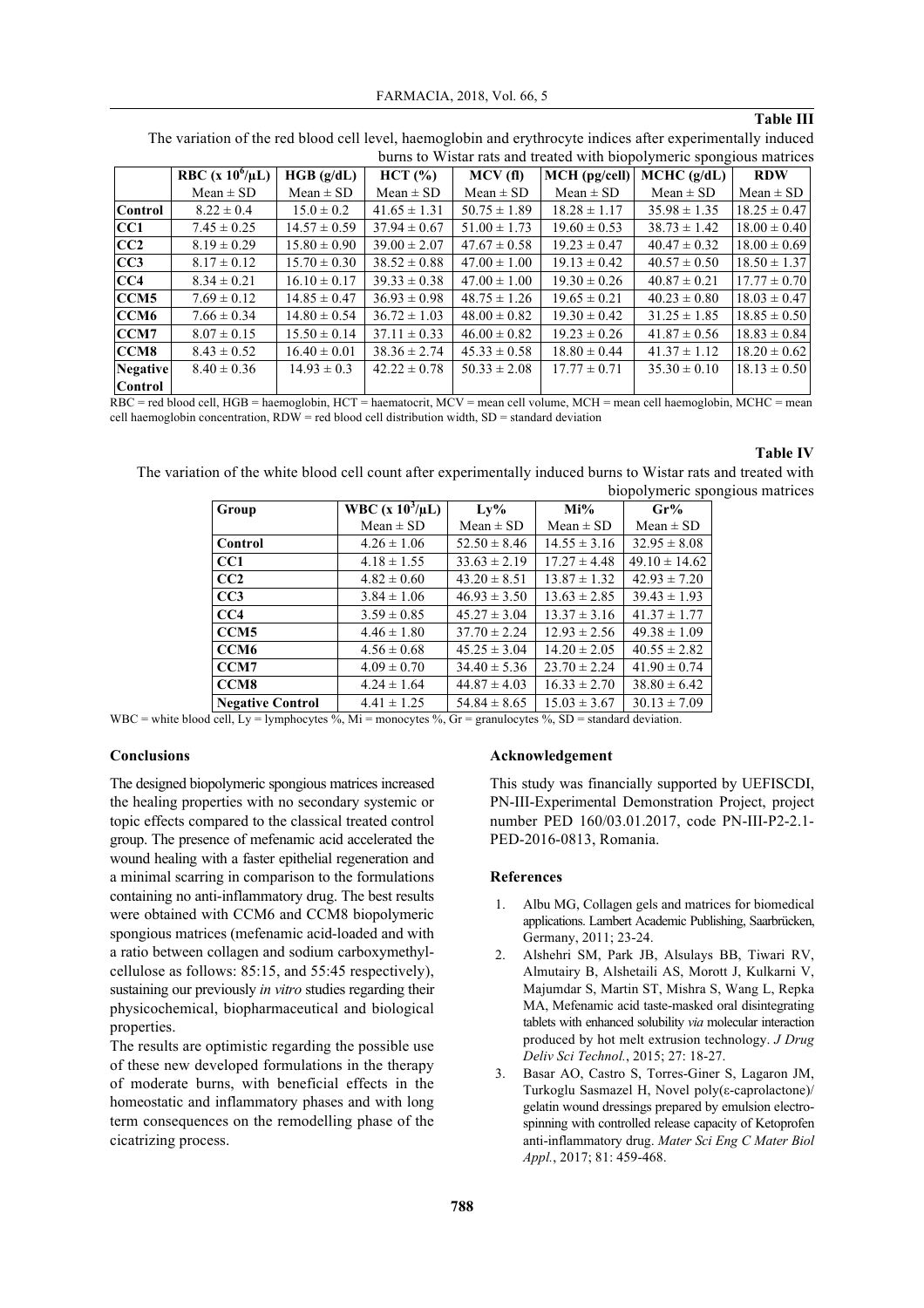- 4. Boateng JS, Matthews KH, Auffret AD, Humphrey MJ, Stevens HN, Eccleston GM, *In vitro* drug release studies of polymeric freeze-dried wafers and solventcast films using paracetamol as a model soluble drug. *Int J Pharm.*, 2009; 378(1-2): 66-72.
- 5. Capanema NSV, Mansur AAP, de Jesus AC, Carvalho SM, de Oliveira LC, Mansur HS, Superabsorbent crosslinked carboxymethyl cellulose-PEG hydrogels for potential wound dressing applications. *Int J Biol Macromol.*, 2018; 106: 1218-1234.
- 6. Ehrl D, Heidekrueger PI, Ninkovic M, Broer PN, Effect of primary admission to burn centers on the outcomes of severely burned patients. *Burns*, 2018; 44(3): 524-530.
- 7. Fan L, Peng M, Zhou X, Wu H, Hu J, Xie W, Liu S, Modification of carboxymethyl cellulose grafted with collagen peptide and its antioxidant activity. *Carbohydr Polym.*, 2014; 112: 32-38.
- 8. Fan X, Chen K, He X, Li N, Huang J, Tang K, Li Y, Wang F, Nano-TiO<sub>2</sub>/collagen-chitosan porous scaffold for wound repairing. *Int J Biol Macromol.*, 2016; 91: 15-22.
- 9. Ferreira H, Matamá T, Silva R, Silva C, Gomes AC, Cavaco-Paulo A, Functionalization of gauzes with liposomes entrapping an anti-inflammatory drug: A strategy to improve wound healing. *React Funct.*, 2013; 73: 1328-1334.
- 10. Fierăscu RC, Dinu-Pîrvu CE, Fierăscu I, Țărmure V, Stanică N, Nicolae CA, Somoghi R, Trică B, Anuța V, Inorganic/organic core-shell magnetic materials for removal of endocrine disrupting pharmaceuticals from water. *Farmacia*, 2018; 66(2): 316-322.
- 11. Ghica MV, Albu Kaya MG, Dinu-Pîrvu CE, Lupuleasa D, Udeanu DI, Development, optimization and *in vitro*/ *in vivo* characterization of collagen-dextran spongious wound dressings loaded with flufenamic acid. *Molecules*, 2017; 22(9): E1552.
- 12. Ghica MV, Hîrjău M, Lupuleasa D, Dinu-Pîrvu CE, Flow and thixotropic parameters for rheological characterization of hydrogels. *Molecules*, 2016; 21(6): E786.
- 13. Gokce EH, Tuncay Tanrıverdi S, Eroglu I, Tsapis N, Gokce G, Tekmen I, Fattal E, Ozer O, Wound healing effects of collagen-laminin dermal matrix impregnated with resveratrol loaded hyaluronic acid-DPPC microparticles in diabetic rats. *Eur J Pharm Biopharm.*, 2017; 119: 17-27.
- 14. Guo R, Xu S, Ma L, Huang A, Gao C, The healing of full-thickness burns treated by using plasmid DNA encoding VEGF-165 activated collagen-chitosan dermal equivalents. *Biomaterials*, 2011; 32(4): 1019-1031.
- 15. Guo S, DiPietro LA, Factors affecting wound healing. *J Dent Res.*, 2010; 89(3): 219-229.
- 16. Haifei S, Xingang W, Shoucheng W, Zhengwei M, Chuangang Y, The effect of collagen-chitosan porous scaffold thickness on dermal regeneration in a onestage grafting procedure. *J Mech Behav Biomed Mater.*, 2014; 29: 114-125.
- 17. Jhawat V, Gupta S, Saini V, Formulation and evaluation of novel controlled release of topical pluronic lecithin organogel of mefenamic acid. *Drug Deliv.*, 2016; 23(9): 3573-3581.
- 18. Khullar R, Kumar D, Seth N, Saini S, Formulation and evaluation of mefenamic acid emulgel for topical delivery. *Saudi Pharm J.*, 2012; 20(1): 63-67.
- 19. Lungu A, Titorencu I, Albu MG, Florea NM, Vasile E, Iovu H, Jinga V, Simionescu M, The effect of BMP-4 loaded in 3D collagen-hyaluronic acid scaffolds on biocompatibility assessed with MG 63 osteoblastlike cells. *Dig J Nanomater Biostruct.*, 2011; 6(4): 1897-1908.
- 20. Mahmoud AA, Salama AH, Norfloxacin-loaded collagen/chitosan scaffolds for skin reconstruction: Preparation, evaluation and *in-vivo* wound healing assessment. *Eur J Pharm Sci.*, 2016; 83: 155-165.
- 21. Maver T, Gradišnik L, Kurečič M, Hribernik S, Smrke DM, Maver U, Kleinschek KS, Layering of different materials to achieve optimal conditions for treatment of painful wounds. *Int J Pharm.*, 2017; 529(1-2): 576-588.
- 22. Mederle N, Marin Ș, Marin MM, Dănilă E, Mederle O, Albu Kaya MG, Ghica MV, Innovative biomaterials based on collagen-hydroxyapatite and doxycycline for bone regeneration. *Adv Mater Sci Eng.*, 2016; article ID 3452171: 1-5.
- 23. Mirastschijski U, Sander JT, Weyand B, Rennekampff HO, Rehabilitation of burn patients: an underestimated socio-economic burden. *Burns*, 2013; 39(2): 262-268.
- 24. Mofazzal Jahromi MA, Sahandi Zangabad P, Moosavi Basri SM, Sahandi Zangabad K, Ghamarypour A, Aref AR, Karimi M, Hamblin MR, Nanomedicine and advanced technologies for burns: Preventing infection and facilitating wound healing. *Adv Drug Deliv Rev.*,  $2018: 123: 33-64$
- 25. Montalbano G, Toumpaniari S, Popov A, Duan P, Chen J, Dalgarno K, Scott III WE, Ferreira AM, Synthesis of bioinspired collagen/alginate/fibrin based hydrogels for soft tissue engineering. *Mater Sci Eng C Mater Biol Appl.*, 2018; 91: 236-246.
- 26. Moreira RB, Teixeira JA, Furuyama-Lima AM, de Souza NC, Siqueira AB, Preparation, characterization and evaluation of drug-delivery systems: Pectin and mefenamic acid films. *Thermochim Acta*, 2014; 590: 100-106.
- 27. Morgado PI, Miguel SP, Correia IJ, Aguiar-Ricardo A, Ibuprofen loaded PVA/chitosan membranes: A highly efficient strategy towards an improved skin wound healing. *Carbohydr Polym.*, 2017; 159: 136-145.
- 28. Mut AM, Vlaia L, Coneac G, Olariu I, Vlaia V, Stănciulescu C, Mitu MA, Szabadai Z, Lupuliasa D, Chitosan/HPMC-based hydrogels containing essential oils for topical delivery of fluconazole: preliminary studies. *Farmacia*, 2018; 66(2): 248-256.
- 29. Ng SF, Jumaat N, Carboxymethyl cellulose wafers containing antimicrobials: a modern drug delivery system for wound infections. *Eur J Pharm Sci.*, 2014; 51: 173-179.
- 30. Nitipir C, Marin Ș, Marin MM, Albu Kaya MG, Ghica MV, Mederle N, Hybrid collagen-NaCMC matrices loaded with mefenamic acid for wound healing. *Rev Chim. (Bucharest)*, 2017; 68(11): 2605-2609.
- 31. Ragothaman M, Palanisamy T, Kalirajan C, Collagenpoly(dialdehyde) guar gum based porous 3D scaffolds immobilized with growth factor for tissue engineering applications. *Carbohydr Polym.*, 2014; 114: 399-406.